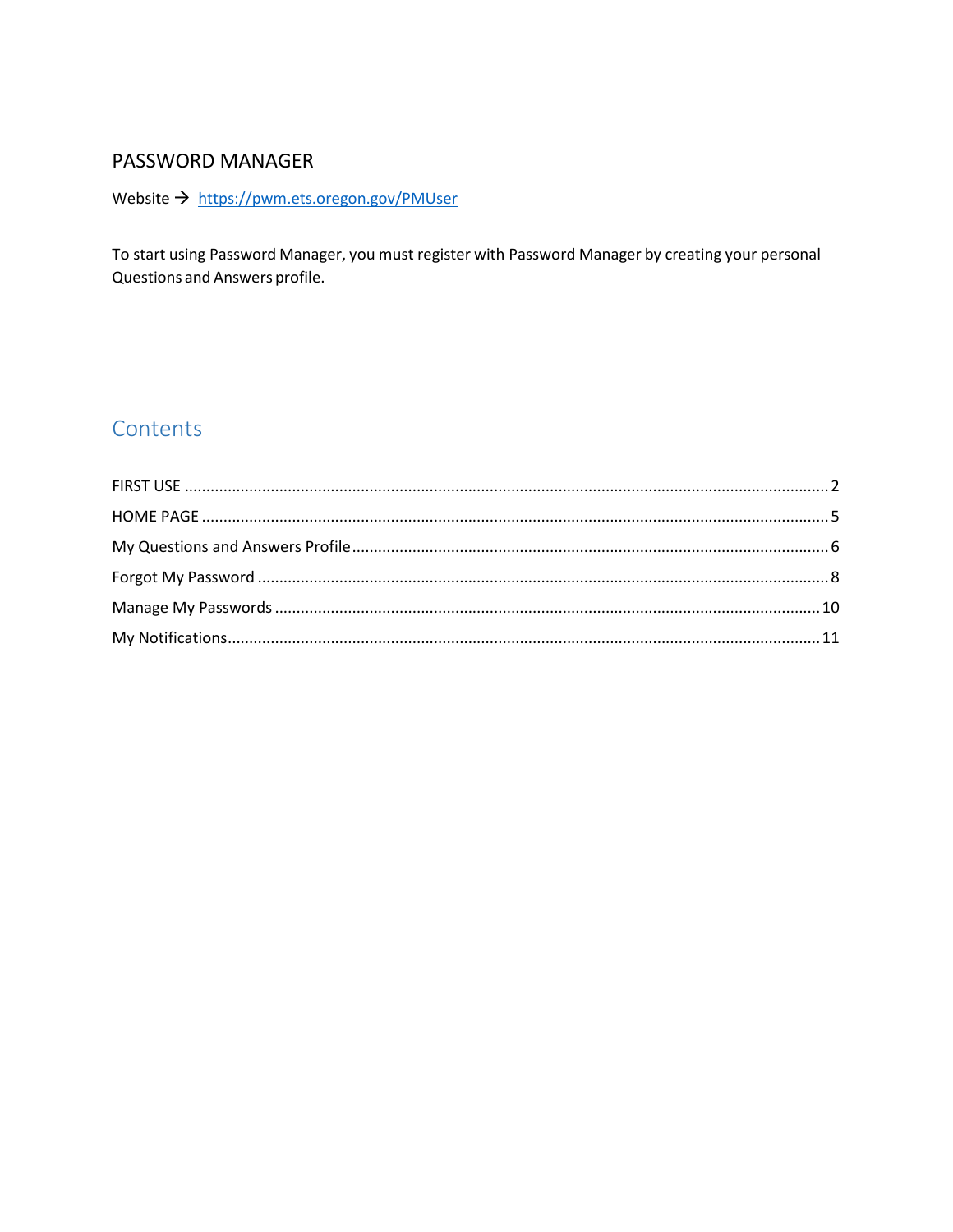### <span id="page-1-0"></span>FIRST USE

When you first go to the site, you will be asked to enter in credentials.

|             |                                                                                                          |                                                                                                                                        | ا تصا   | $\sim$ |
|-------------|----------------------------------------------------------------------------------------------------------|----------------------------------------------------------------------------------------------------------------------------------------|---------|--------|
|             | https://pwm.ets.oregon.gov/PMUser/                                                                       | 自心<br>- م<br>One Identity Password Man X                                                                                               |         | 价大街    |
| <b>File</b> | Edit View Favorites Tools Help                                                                           |                                                                                                                                        |         |        |
| ₩           | <b>M</b> RT S <sub>2</sub> S3 TN Technet <b>C</b> ePayroll <b>H</b> IPAM G GLPI <b>B</b> Archive Manager | $\mathbf{v}$ = $\mathbf{v}$ = $\mathbf{v}$ + Page $\mathbf{v}$ Safety $\mathbf{v}$ Tools $\mathbf{v}$ +<br>$\mathbf{a}$ + $\mathbf{a}$ |         | ×      |
|             | $\overline{1}$                                                                                           |                                                                                                                                        | English | 0      |
|             |                                                                                                          |                                                                                                                                        |         |        |
|             | <b>Enter Your User Name</b>                                                                              |                                                                                                                                        |         |        |
|             | Enter your user name (for example, domain\username or<br>username@domain):                               |                                                                                                                                        |         |        |
|             |                                                                                                          |                                                                                                                                        |         |        |
|             |                                                                                                          |                                                                                                                                        |         |        |
|             |                                                                                                          | OK                                                                                                                                     |         |        |
|             |                                                                                                          |                                                                                                                                        |         |        |

Home page for a user whose profile has not been set up yet:

|                                                                                                                                                                                                       | ARIZALA Alex * DAS (Enterprise Shared Services\DAS_aarizal) Log out | English | റ |
|-------------------------------------------------------------------------------------------------------------------------------------------------------------------------------------------------------|---------------------------------------------------------------------|---------|---|
|                                                                                                                                                                                                       |                                                                     |         |   |
| Home                                                                                                                                                                                                  |                                                                     |         |   |
| Welcome, ARIZALA Alex * DAS. If you are not ARIZALA Alex * DAS, click here.<br>Configure your Questions and Answers profile and manage your passwords by using the tasks below.                       |                                                                     |         |   |
| My Questions and Answers Profile<br><b>AE</b><br>Configure your personal Questions and Answers profile that will allow you to reset your forgotten<br>password and unlock your account in the future. |                                                                     |         |   |
| <b>O</b> Disabled Tasks                                                                                                                                                                               |                                                                     |         |   |
| A CAPTCHA screen will pop up:                                                                                                                                                                         |                                                                     |         |   |
|                                                                                                                                                                                                       |                                                                     |         |   |
|                                                                                                                                                                                                       | ARIZALA Alex * DAS (Enterprise Shared Services\DAS_aarizal) Log out | English | ຨ |
|                                                                                                                                                                                                       |                                                                     |         |   |
| My Questions and Answers Profile (ARIZALA Alex * DAS)                                                                                                                                                 |                                                                     |         |   |
| Enter the characters you see on the picture.                                                                                                                                                          |                                                                     |         |   |
| <b>C</b> Get new image                                                                                                                                                                                |                                                                     |         |   |
|                                                                                                                                                                                                       |                                                                     |         |   |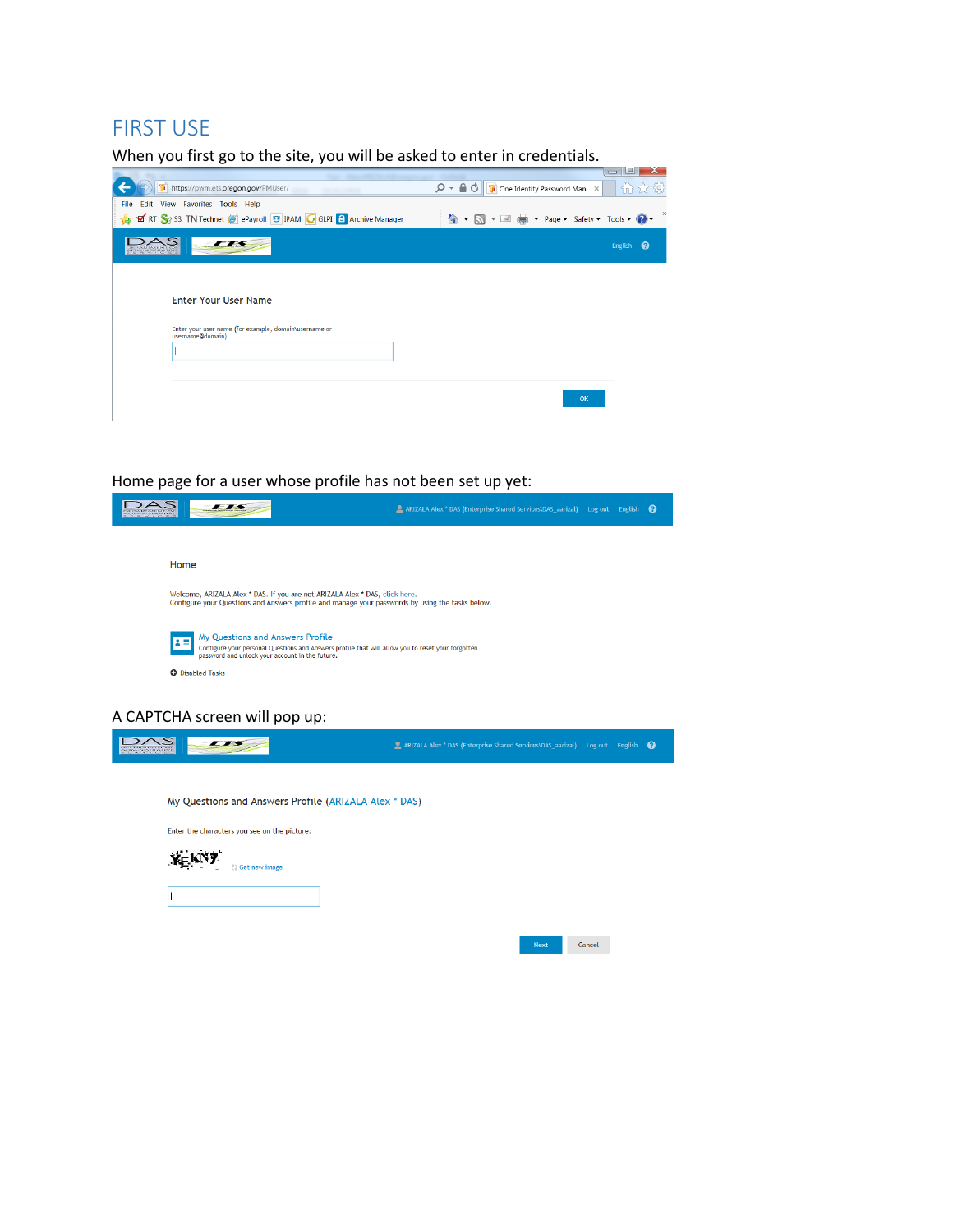Enter in your password to get in. If this is your first time getting to this domain, contact your agency technician to get your default password.

| <b>FIS</b>                                            | ARIZALA Alex * DAS (Enterprise Shared Services\DAS_aarizal) Log out English |        |  |
|-------------------------------------------------------|-----------------------------------------------------------------------------|--------|--|
|                                                       |                                                                             |        |  |
| My Questions and Answers Profile (ARIZALA Alex * DAS) |                                                                             |        |  |
| To proceed, enter your password.                      |                                                                             |        |  |
| Password:<br>$\bullet$                                |                                                                             |        |  |
|                                                       |                                                                             |        |  |
|                                                       | <b>Next</b>                                                                 | Cancel |  |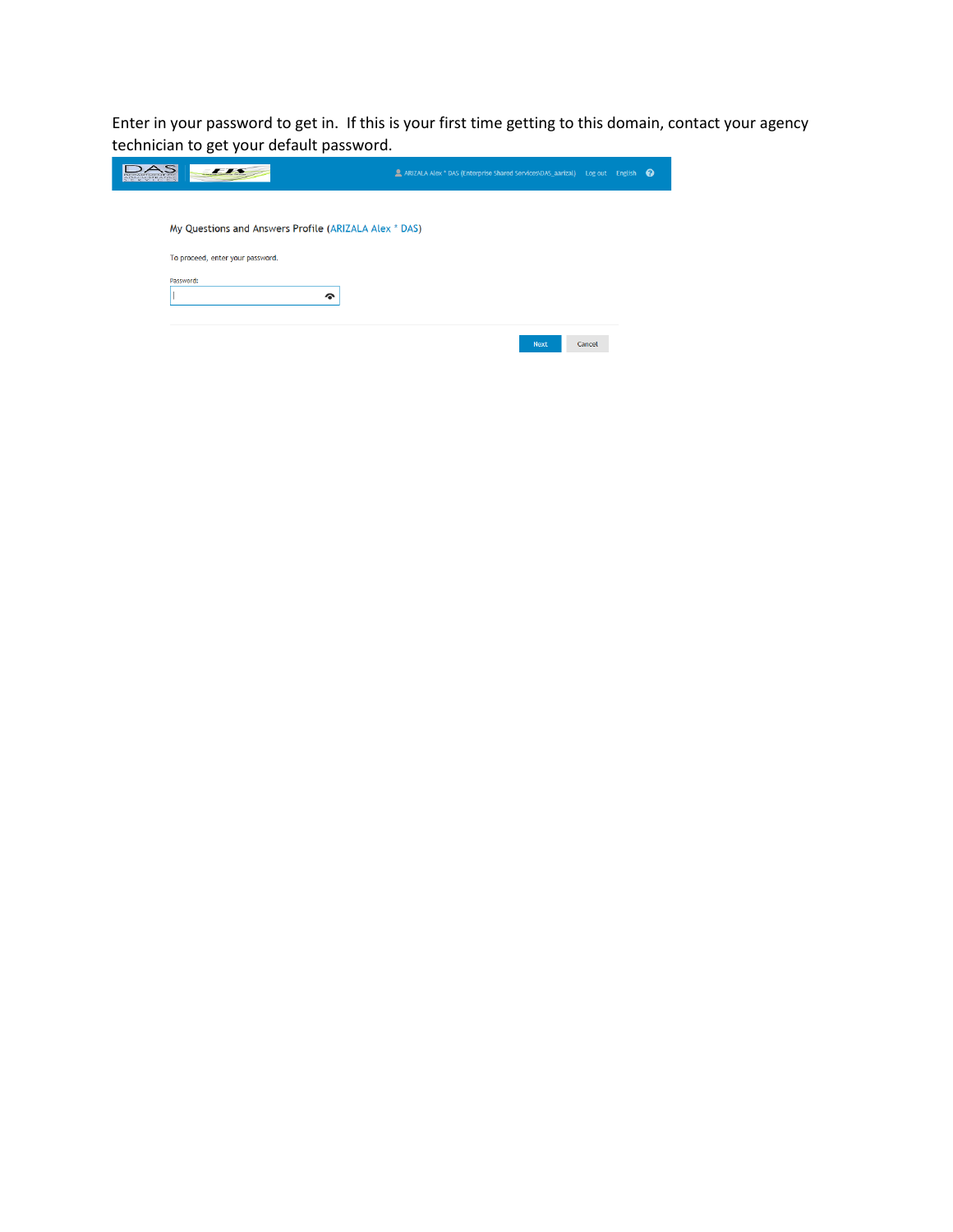### Fill in your questions:

|                                                                                                                                                       | ARIZALA Alex * DAS (Enterprise Shared Services\DAS_aarizal) Log out English ©                                                        |  |
|-------------------------------------------------------------------------------------------------------------------------------------------------------|--------------------------------------------------------------------------------------------------------------------------------------|--|
|                                                                                                                                                       |                                                                                                                                      |  |
| My Questions and Answers Profile (ARIZALA Alex * DAS)                                                                                                 |                                                                                                                                      |  |
| reset your forgotten password and unlock your account.                                                                                                | Provide answers to these questions and make sure you remember your answers, because the questions will be used later to allow you to |  |
| ● Your answers must comply with the policy requirements.                                                                                              |                                                                                                                                      |  |
| • The minimum length of an answer must be 2 characters.<br>• All answers must be unique.<br>. The answer must not contain the corresponding question. |                                                                                                                                      |  |
| Language of questions and answers: English (United States)                                                                                            |                                                                                                                                      |  |
| Question: What is your favorite food?                                                                                                                 |                                                                                                                                      |  |
| Answer:                                                                                                                                               |                                                                                                                                      |  |
| Confirm answer:                                                                                                                                       |                                                                                                                                      |  |
|                                                                                                                                                       |                                                                                                                                      |  |
|                                                                                                                                                       |                                                                                                                                      |  |
| Select a question:<br>< Select your question >                                                                                                        | $\checkmark$                                                                                                                         |  |
| Answer:                                                                                                                                               |                                                                                                                                      |  |
|                                                                                                                                                       |                                                                                                                                      |  |
| Confirm answer:                                                                                                                                       |                                                                                                                                      |  |
|                                                                                                                                                       |                                                                                                                                      |  |
| Select a question:                                                                                                                                    |                                                                                                                                      |  |
| < Select your question >                                                                                                                              | $\checkmark$                                                                                                                         |  |
| Answer:                                                                                                                                               |                                                                                                                                      |  |
|                                                                                                                                                       |                                                                                                                                      |  |
| Confirm answer:                                                                                                                                       |                                                                                                                                      |  |
|                                                                                                                                                       |                                                                                                                                      |  |
| Helpdesk operators may view your answers to the following questions.                                                                                  |                                                                                                                                      |  |
| Question: What was your favorite toy in grade school?                                                                                                 |                                                                                                                                      |  |
| Answer:                                                                                                                                               |                                                                                                                                      |  |
|                                                                                                                                                       |                                                                                                                                      |  |
| Confirm answer:                                                                                                                                       |                                                                                                                                      |  |
|                                                                                                                                                       |                                                                                                                                      |  |
| Question: Who was your childhood hero?                                                                                                                |                                                                                                                                      |  |
| Answer:                                                                                                                                               |                                                                                                                                      |  |
|                                                                                                                                                       |                                                                                                                                      |  |
| Confirm answer:                                                                                                                                       |                                                                                                                                      |  |
|                                                                                                                                                       |                                                                                                                                      |  |

**Example 2** Separate Cancel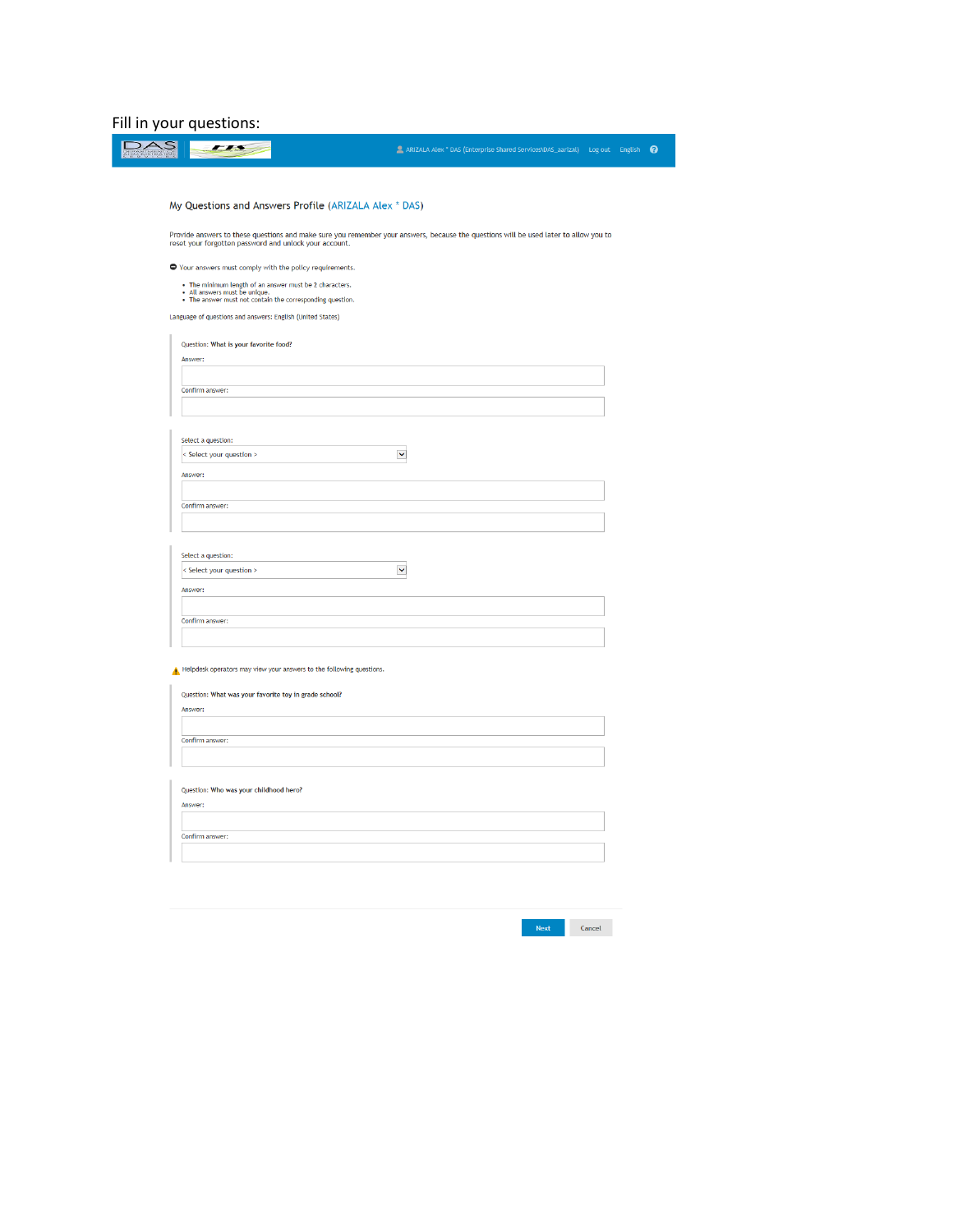| <b>ADMINISTRATIV</b> | <b>17. 17. 17. 17.</b>                                         | ARIZALA Alex * DAS (Enterprise Shared Services\DAS_aarizal) Log out English |  |  |
|----------------------|----------------------------------------------------------------|-----------------------------------------------------------------------------|--|--|
|                      |                                                                |                                                                             |  |  |
|                      | My Questions and Answers Profile (ARIZALA Alex * DAS)          |                                                                             |  |  |
|                      | Questions and Answers profile was successfully updated         |                                                                             |  |  |
|                      | Go to home page                                                |                                                                             |  |  |
|                      | <b>Details</b>                                                 |                                                                             |  |  |
|                      | • Your Questions and Answers profile was successfully created. |                                                                             |  |  |
|                      | • Notification was sent to your email.                         |                                                                             |  |  |

## <span id="page-4-0"></span>HOME PAGE

| Home<br>Welcome, ARIZALA Alex * DAS. If you are not ARIZALA Alex * DAS, click here.<br>Configure your Questions and Answers profile and manage your passwords by using the tasks below.<br>My Questions and Answers Profile<br>AΞ<br>Configure your personal Questions and Answers profile that will allow you to reset your forgotten<br>password and unlock your account in the future.<br>Forgot My Password<br>Set your new password by answering a series of private questions.<br><b>Manage My Passwords</b><br>If you know your current password, you can securely change all your passwords.<br><b>My Notifications</b><br>Select events that you want to be notified about, such as when your password is changed or your<br>account is unlocked. | ARIZALA Alex * DAS (Enterprise Shared Services\DAS_aarizal) Log out English @ |  |  |
|------------------------------------------------------------------------------------------------------------------------------------------------------------------------------------------------------------------------------------------------------------------------------------------------------------------------------------------------------------------------------------------------------------------------------------------------------------------------------------------------------------------------------------------------------------------------------------------------------------------------------------------------------------------------------------------------------------------------------------------------------------|-------------------------------------------------------------------------------|--|--|
|                                                                                                                                                                                                                                                                                                                                                                                                                                                                                                                                                                                                                                                                                                                                                            |                                                                               |  |  |
|                                                                                                                                                                                                                                                                                                                                                                                                                                                                                                                                                                                                                                                                                                                                                            |                                                                               |  |  |
|                                                                                                                                                                                                                                                                                                                                                                                                                                                                                                                                                                                                                                                                                                                                                            |                                                                               |  |  |
|                                                                                                                                                                                                                                                                                                                                                                                                                                                                                                                                                                                                                                                                                                                                                            |                                                                               |  |  |
|                                                                                                                                                                                                                                                                                                                                                                                                                                                                                                                                                                                                                                                                                                                                                            |                                                                               |  |  |
|                                                                                                                                                                                                                                                                                                                                                                                                                                                                                                                                                                                                                                                                                                                                                            |                                                                               |  |  |
|                                                                                                                                                                                                                                                                                                                                                                                                                                                                                                                                                                                                                                                                                                                                                            |                                                                               |  |  |
| <b>O</b> Disabled Tasks                                                                                                                                                                                                                                                                                                                                                                                                                                                                                                                                                                                                                                                                                                                                    |                                                                               |  |  |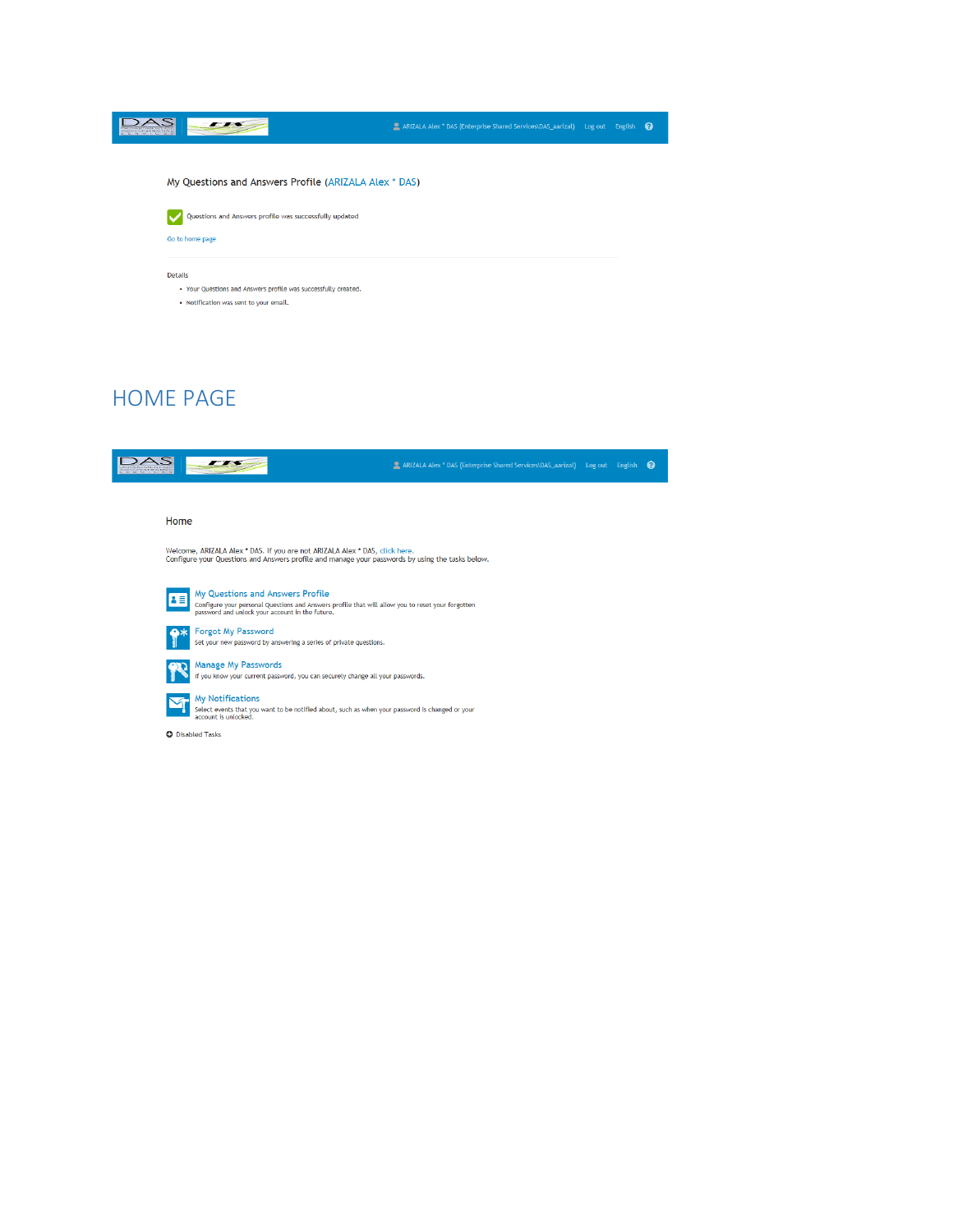# <span id="page-5-0"></span>My Questions and Answers Profile

### Fill in the CAPTCHA field:

|                                                                                                                                   | ARIZALA Alex * DAS (Enterprise Shared Services\DAS_aarizal) Log out English   |
|-----------------------------------------------------------------------------------------------------------------------------------|-------------------------------------------------------------------------------|
| My Questions and Answers Profile (ARIZALA Alex * DAS)<br>Enter the characters you see on the picture.<br><b>C</b> ) Get new image |                                                                               |
|                                                                                                                                   | Cancel<br><b>Next</b>                                                         |
|                                                                                                                                   |                                                                               |
| Enter in your password:                                                                                                           |                                                                               |
|                                                                                                                                   | ARIZALA Alex * DAS (Enterprise Shared Services\DAS_aarizal) Log out English © |
| My Questions and Answers Profile (ARIZALA Alex * DAS)                                                                             |                                                                               |
| To proceed, enter your password.                                                                                                  |                                                                               |
| Password:<br>ଵ                                                                                                                    |                                                                               |
|                                                                                                                                   | <b>Next</b><br>Cancel                                                         |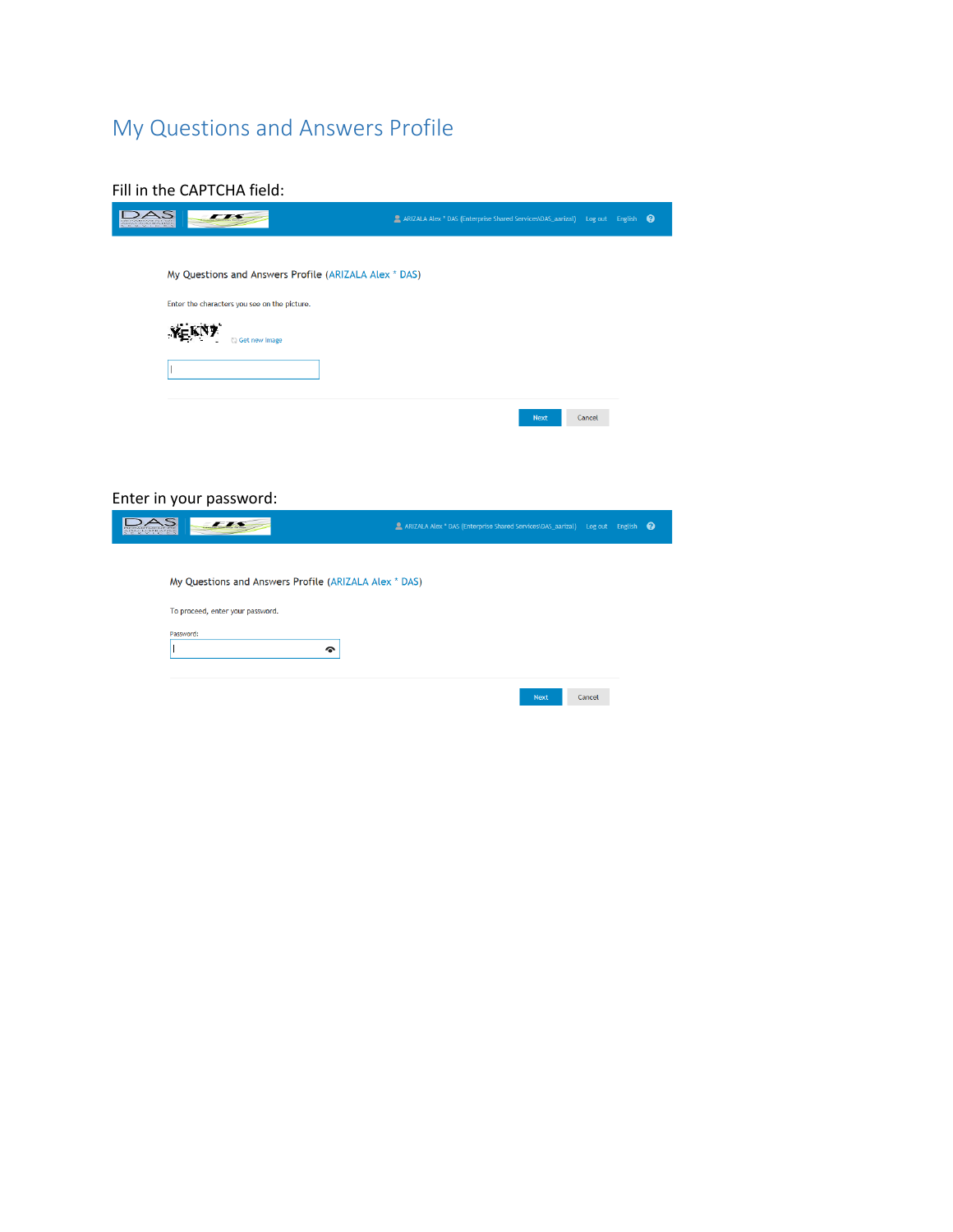# Update or change your Questions and Answers:

| ARIZALA Alex * DAS (Enterprise Shared Services\DAS_aarizal) Log out English @                                                                                                                  |
|------------------------------------------------------------------------------------------------------------------------------------------------------------------------------------------------|
|                                                                                                                                                                                                |
| My Questions and Answers Profile (ARIZALA Alex * DAS)                                                                                                                                          |
| Provide answers to these questions and make sure you remember your answers, because the questions will be used later to allow you to<br>reset your forgotten password and unlock your account. |
| Solvivian Your answers must comply with the policy requirements.                                                                                                                               |
| • The minimum length of an answer must be 2 characters.<br>• All answers must be unique.<br>. The answer must not contain the corresponding question.                                          |
| Language of questions and answers: English (United States)                                                                                                                                     |
| Question: What is your favorite food?                                                                                                                                                          |
| Answer:<br>$\cdots$                                                                                                                                                                            |
| Confirm answer:                                                                                                                                                                                |
| $\bullet\bullet\bullet\bullet$                                                                                                                                                                 |
|                                                                                                                                                                                                |
| Select a question:                                                                                                                                                                             |
| $\checkmark$<br>What was the name of the school you attended for fifth grade?                                                                                                                  |
| Answer:                                                                                                                                                                                        |
| $$<br>Confirm answer:                                                                                                                                                                          |
|                                                                                                                                                                                                |
|                                                                                                                                                                                                |
| Select a question:                                                                                                                                                                             |
| $\checkmark$<br>What is the name of your favorite professor or teacher?                                                                                                                        |
| Answer:                                                                                                                                                                                        |
|                                                                                                                                                                                                |
| Confirm answer:                                                                                                                                                                                |
|                                                                                                                                                                                                |
|                                                                                                                                                                                                |
| Helpdesk operators may view your answers to the following questions.                                                                                                                           |
| Question: What was your favorite toy in grade school?<br>Answer:                                                                                                                               |
|                                                                                                                                                                                                |
| Confirm answer:                                                                                                                                                                                |
|                                                                                                                                                                                                |
| Question: Who was your childhood hero?                                                                                                                                                         |
| Answer:                                                                                                                                                                                        |
| $\cdots$<br>Confirm answer:                                                                                                                                                                    |

**Example 2** Cancel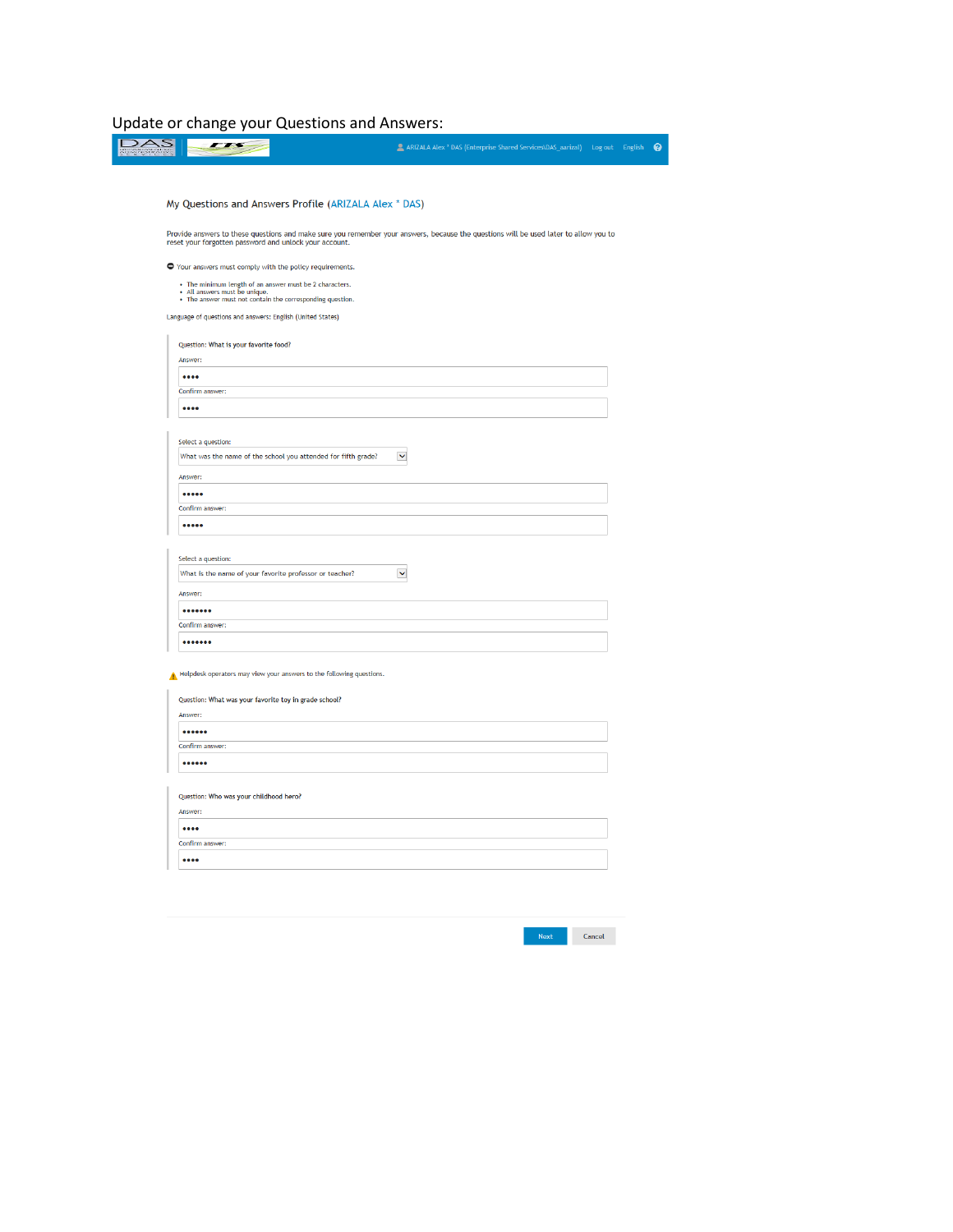# <span id="page-7-0"></span>Forgot My Password

#### Fill in the CATPCHA field:

|                                                                   | My Questions and Answers Profile (ARIZALA Alex * DAS)                       |           |
|-------------------------------------------------------------------|-----------------------------------------------------------------------------|-----------|
| Enter the characters you see on the picture.                      |                                                                             |           |
| <b>YEKNY</b><br>C Get new image                                   |                                                                             |           |
|                                                                   |                                                                             |           |
|                                                                   |                                                                             |           |
|                                                                   | <b>Next</b><br>Cancel                                                       |           |
|                                                                   |                                                                             |           |
|                                                                   |                                                                             |           |
|                                                                   |                                                                             |           |
|                                                                   |                                                                             |           |
| Answer your personal questions:                                   |                                                                             |           |
| ---                                                               | ARIZALA Alex * DAS (Enterprise Shared Services\DAS_aarizal) Log out English | $\bullet$ |
|                                                                   |                                                                             |           |
|                                                                   |                                                                             |           |
| Forgot My Password (ARIZALA Alex * DAS)                           |                                                                             |           |
| To continue, answer the following questions.                      |                                                                             |           |
| Question: What is the name of your favorite professor or teacher? |                                                                             |           |
| Answer:                                                           |                                                                             |           |
|                                                                   |                                                                             |           |
|                                                                   |                                                                             |           |
| Question: What is your favorite food?<br>Answer:                  |                                                                             |           |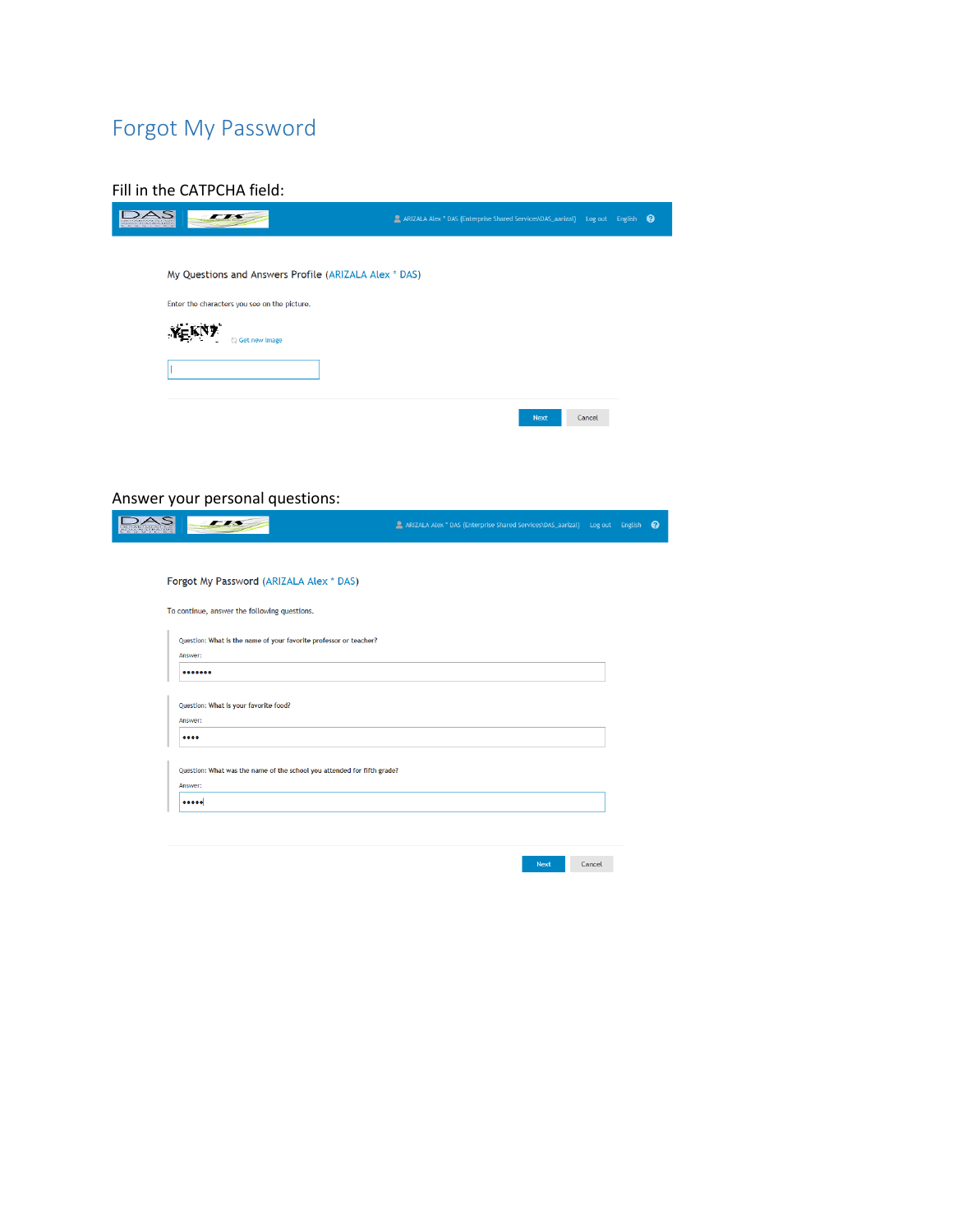Enter in your new password:

|                        |                                                                                                                                                                                                                           | ARIZALA Alex * DAS (Enterprise Shared Services\DAS_aarizal) Log out English                                                                                                                                                                                                                                                                                                                                                              |        | ଵ |
|------------------------|---------------------------------------------------------------------------------------------------------------------------------------------------------------------------------------------------------------------------|------------------------------------------------------------------------------------------------------------------------------------------------------------------------------------------------------------------------------------------------------------------------------------------------------------------------------------------------------------------------------------------------------------------------------------------|--------|---|
|                        |                                                                                                                                                                                                                           |                                                                                                                                                                                                                                                                                                                                                                                                                                          |        |   |
|                        | Forgot My Password (ARIZALA Alex * DAS)                                                                                                                                                                                   |                                                                                                                                                                                                                                                                                                                                                                                                                                          |        |   |
| Enter new password.    |                                                                                                                                                                                                                           |                                                                                                                                                                                                                                                                                                                                                                                                                                          |        |   |
|                        | Your new password must comply with the password policy:<br>• The password must meet the system complexity requirements:                                                                                                   |                                                                                                                                                                                                                                                                                                                                                                                                                                          |        |   |
| Numerals (0 through 9) | · Not contain all or part of the user's account name<br>- Contain characters from three of the following four categories:<br>. English uppercase characters (A through Z)<br>. English lowercase characters (a through z) |                                                                                                                                                                                                                                                                                                                                                                                                                                          |        |   |
|                        | Non-alphabetic characters (such as !, \$, #, %)                                                                                                                                                                           | . The password must meet the password length requirements of the system. The minimum password length: 8.<br>. The password must meet the password history requirements of the system. The number of passwords to store: 24.<br>. The password must meet the password maximum age requirements of the system. Maximum password age: 95.<br>. The password must meet the password age requirements of the system. Minimum password age: 3. |        |   |
| New password:          |                                                                                                                                                                                                                           |                                                                                                                                                                                                                                                                                                                                                                                                                                          |        |   |
|                        |                                                                                                                                                                                                                           |                                                                                                                                                                                                                                                                                                                                                                                                                                          |        |   |
| Confirm new password:  |                                                                                                                                                                                                                           |                                                                                                                                                                                                                                                                                                                                                                                                                                          |        |   |
|                        |                                                                                                                                                                                                                           |                                                                                                                                                                                                                                                                                                                                                                                                                                          |        |   |
|                        |                                                                                                                                                                                                                           |                                                                                                                                                                                                                                                                                                                                                                                                                                          |        |   |
|                        |                                                                                                                                                                                                                           | <b>Next</b>                                                                                                                                                                                                                                                                                                                                                                                                                              | Cancel |   |
|                        |                                                                                                                                                                                                                           |                                                                                                                                                                                                                                                                                                                                                                                                                                          |        |   |
|                        |                                                                                                                                                                                                                           |                                                                                                                                                                                                                                                                                                                                                                                                                                          |        |   |
| Confirmation screen:   |                                                                                                                                                                                                                           |                                                                                                                                                                                                                                                                                                                                                                                                                                          |        |   |
|                        |                                                                                                                                                                                                                           | ARIZALA Alex * DAS (Enterprise Shared Services\DAS_aarizal) Log out English $\bullet$                                                                                                                                                                                                                                                                                                                                                    |        |   |

Forgot My Password (ARIZALA Alex \* DAS)

Your password was successfully reset

#### Go to home page

Details

• Your password was successfully reset.

• Notification was sent to your email.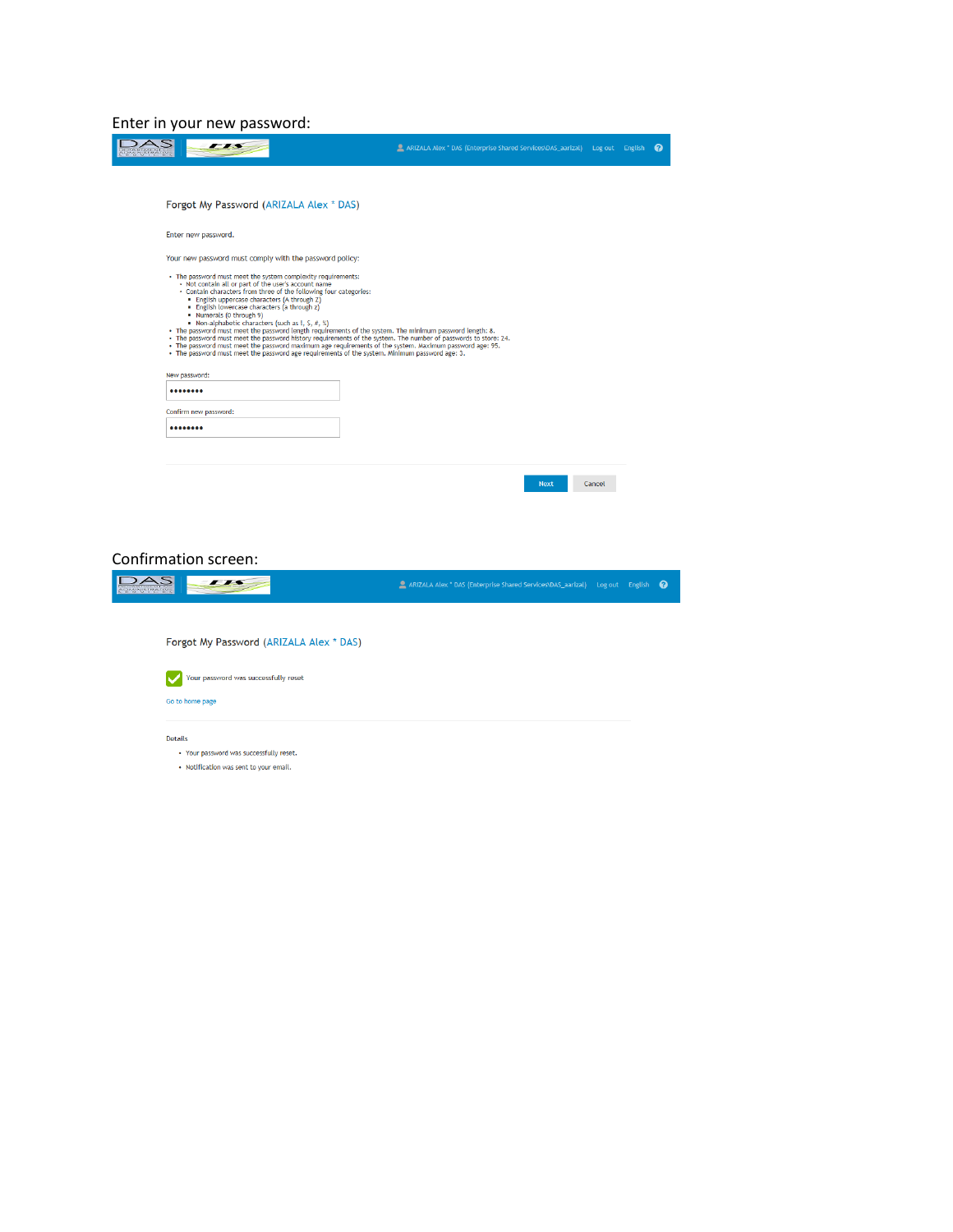# <span id="page-9-0"></span>Manage My Passwords

#### Fill in the CAPTCHA field:

|                                                                                                                                                                                                                                                                                                                                                                                                                                                                                                                                                                                                                                                                                                                                                                                                                | ARIZALA Alex * DAS (Enterprise Shared Services\DAS_aarizal) Log out English<br>❸       |
|----------------------------------------------------------------------------------------------------------------------------------------------------------------------------------------------------------------------------------------------------------------------------------------------------------------------------------------------------------------------------------------------------------------------------------------------------------------------------------------------------------------------------------------------------------------------------------------------------------------------------------------------------------------------------------------------------------------------------------------------------------------------------------------------------------------|----------------------------------------------------------------------------------------|
|                                                                                                                                                                                                                                                                                                                                                                                                                                                                                                                                                                                                                                                                                                                                                                                                                |                                                                                        |
| My Questions and Answers Profile (ARIZALA Alex * DAS)                                                                                                                                                                                                                                                                                                                                                                                                                                                                                                                                                                                                                                                                                                                                                          |                                                                                        |
| Enter the characters you see on the picture.                                                                                                                                                                                                                                                                                                                                                                                                                                                                                                                                                                                                                                                                                                                                                                   |                                                                                        |
| Get new image                                                                                                                                                                                                                                                                                                                                                                                                                                                                                                                                                                                                                                                                                                                                                                                                  |                                                                                        |
|                                                                                                                                                                                                                                                                                                                                                                                                                                                                                                                                                                                                                                                                                                                                                                                                                |                                                                                        |
|                                                                                                                                                                                                                                                                                                                                                                                                                                                                                                                                                                                                                                                                                                                                                                                                                | <b>Next</b><br>Cancel                                                                  |
| Enter in your Password:                                                                                                                                                                                                                                                                                                                                                                                                                                                                                                                                                                                                                                                                                                                                                                                        |                                                                                        |
|                                                                                                                                                                                                                                                                                                                                                                                                                                                                                                                                                                                                                                                                                                                                                                                                                | ARIZALA Alex * DAS (Enterprise Shared Services\DAS_aarizal) Log out English<br>❸       |
|                                                                                                                                                                                                                                                                                                                                                                                                                                                                                                                                                                                                                                                                                                                                                                                                                |                                                                                        |
| Manage My Passwords (ARIZALA Alex * DAS)                                                                                                                                                                                                                                                                                                                                                                                                                                                                                                                                                                                                                                                                                                                                                                       |                                                                                        |
| To proceed, enter your password.                                                                                                                                                                                                                                                                                                                                                                                                                                                                                                                                                                                                                                                                                                                                                                               |                                                                                        |
| Password:                                                                                                                                                                                                                                                                                                                                                                                                                                                                                                                                                                                                                                                                                                                                                                                                      |                                                                                        |
| ଵ                                                                                                                                                                                                                                                                                                                                                                                                                                                                                                                                                                                                                                                                                                                                                                                                              |                                                                                        |
|                                                                                                                                                                                                                                                                                                                                                                                                                                                                                                                                                                                                                                                                                                                                                                                                                |                                                                                        |
|                                                                                                                                                                                                                                                                                                                                                                                                                                                                                                                                                                                                                                                                                                                                                                                                                | Cancel<br><b>Next</b>                                                                  |
| Change your Password:                                                                                                                                                                                                                                                                                                                                                                                                                                                                                                                                                                                                                                                                                                                                                                                          |                                                                                        |
|                                                                                                                                                                                                                                                                                                                                                                                                                                                                                                                                                                                                                                                                                                                                                                                                                | ARIZALA Alex * DAS (Enterprise Shared Services\DAS_aarizal)<br>English<br>❸<br>Log out |
|                                                                                                                                                                                                                                                                                                                                                                                                                                                                                                                                                                                                                                                                                                                                                                                                                |                                                                                        |
| Manage My Passwords (ARIZALA Alex * DAS)                                                                                                                                                                                                                                                                                                                                                                                                                                                                                                                                                                                                                                                                                                                                                                       |                                                                                        |
| Enter new password.                                                                                                                                                                                                                                                                                                                                                                                                                                                                                                                                                                                                                                                                                                                                                                                            |                                                                                        |
| Your new password must comply with the password policy:                                                                                                                                                                                                                                                                                                                                                                                                                                                                                                                                                                                                                                                                                                                                                        |                                                                                        |
| • The password must meet the system complexity requirements:<br>. Not contain all or part of the user's account name<br>. Contain characters from three of the following four categories:<br>. English uppercase characters (A through Z)<br>English lowercase characters (a through z)<br>Numerals (0 through 9)<br>Non-alphabetic characters (such as !, S, #, %)<br>. The password must meet the password length requirements of the system. The minimum password length: 8.<br>. The password must meet the password history requirements of the system. The number of passwords to store: 24.<br>. The password must meet the password maximum age requirements of the system. Maximum password age: 95<br>. The password must meet the password age requirements of the system. Minimum password age: 3. |                                                                                        |
| New password:                                                                                                                                                                                                                                                                                                                                                                                                                                                                                                                                                                                                                                                                                                                                                                                                  |                                                                                        |
|                                                                                                                                                                                                                                                                                                                                                                                                                                                                                                                                                                                                                                                                                                                                                                                                                |                                                                                        |
| Confirm new password:                                                                                                                                                                                                                                                                                                                                                                                                                                                                                                                                                                                                                                                                                                                                                                                          |                                                                                        |
| ଵ<br>                                                                                                                                                                                                                                                                                                                                                                                                                                                                                                                                                                                                                                                                                                                                                                                                          |                                                                                        |
|                                                                                                                                                                                                                                                                                                                                                                                                                                                                                                                                                                                                                                                                                                                                                                                                                | Cancel<br><b>Next</b>                                                                  |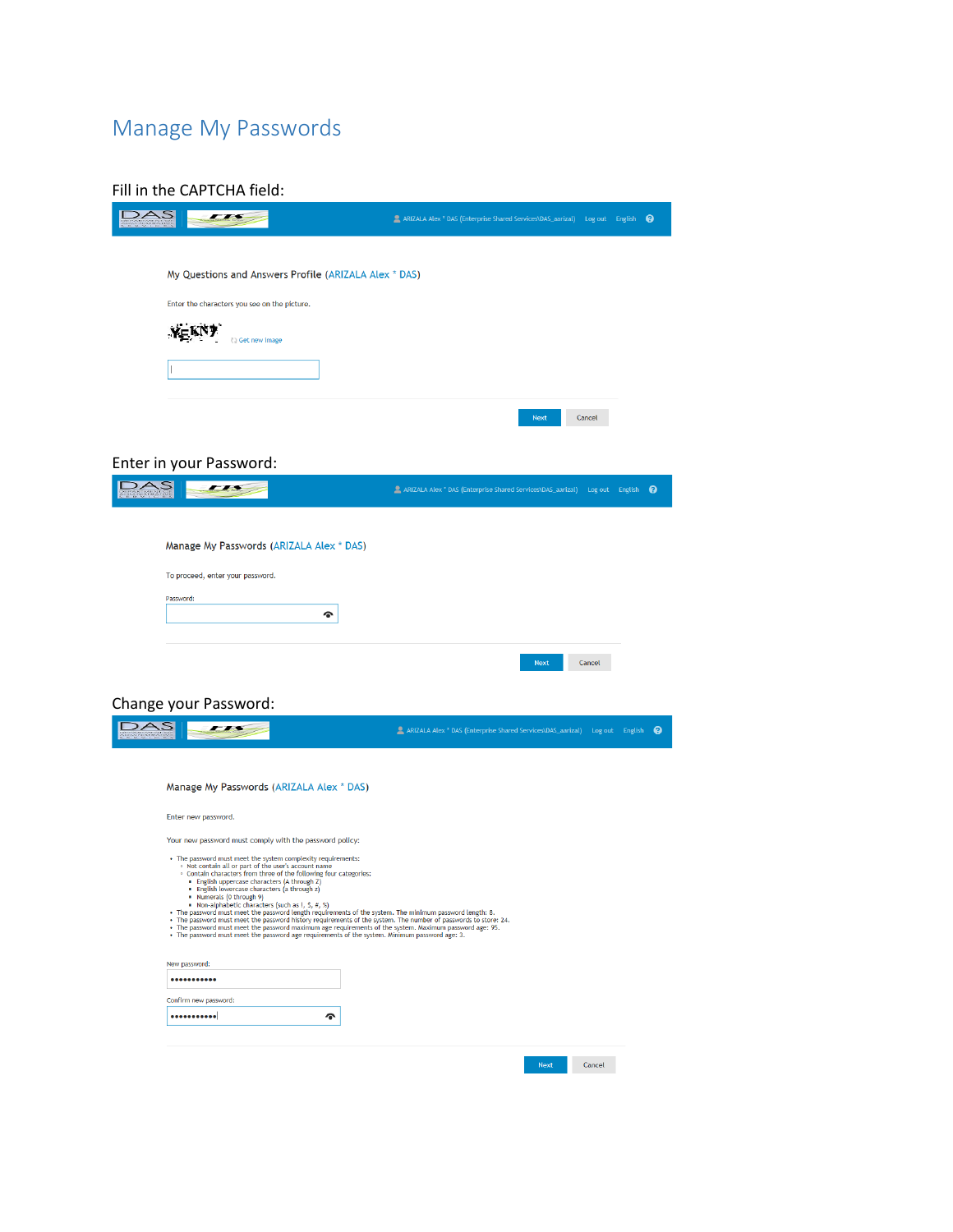# <span id="page-10-0"></span>My Notifications

#### Fill in the CAPTCHA field:

|                                              | ARIZALA Alex * DAS (Enterprise Shared Services\DAS_aarizal) Log out English ©            |
|----------------------------------------------|------------------------------------------------------------------------------------------|
|                                              |                                                                                          |
| My Notifications (ARIZALA Alex * DAS)        |                                                                                          |
| Enter the characters you see on the picture. |                                                                                          |
| C Get new image                              |                                                                                          |
|                                              |                                                                                          |
|                                              | Cancel<br><b>Next</b>                                                                    |
|                                              |                                                                                          |
|                                              |                                                                                          |
| Enter in your Password:                      |                                                                                          |
|                                              | ARIZALA Alex * DAS (Enterprise Shared Services\DAS_aarizal) Log out English <sup>@</sup> |
|                                              |                                                                                          |
| My Notifications (ARIZALA Alex * DAS)        |                                                                                          |
| To proceed, enter your password.             |                                                                                          |
| Password:                                    |                                                                                          |
| <br>$\hat{\mathbf{r}}$                       |                                                                                          |
|                                              |                                                                                          |
|                                              | <b>Next</b><br>Cancel                                                                    |